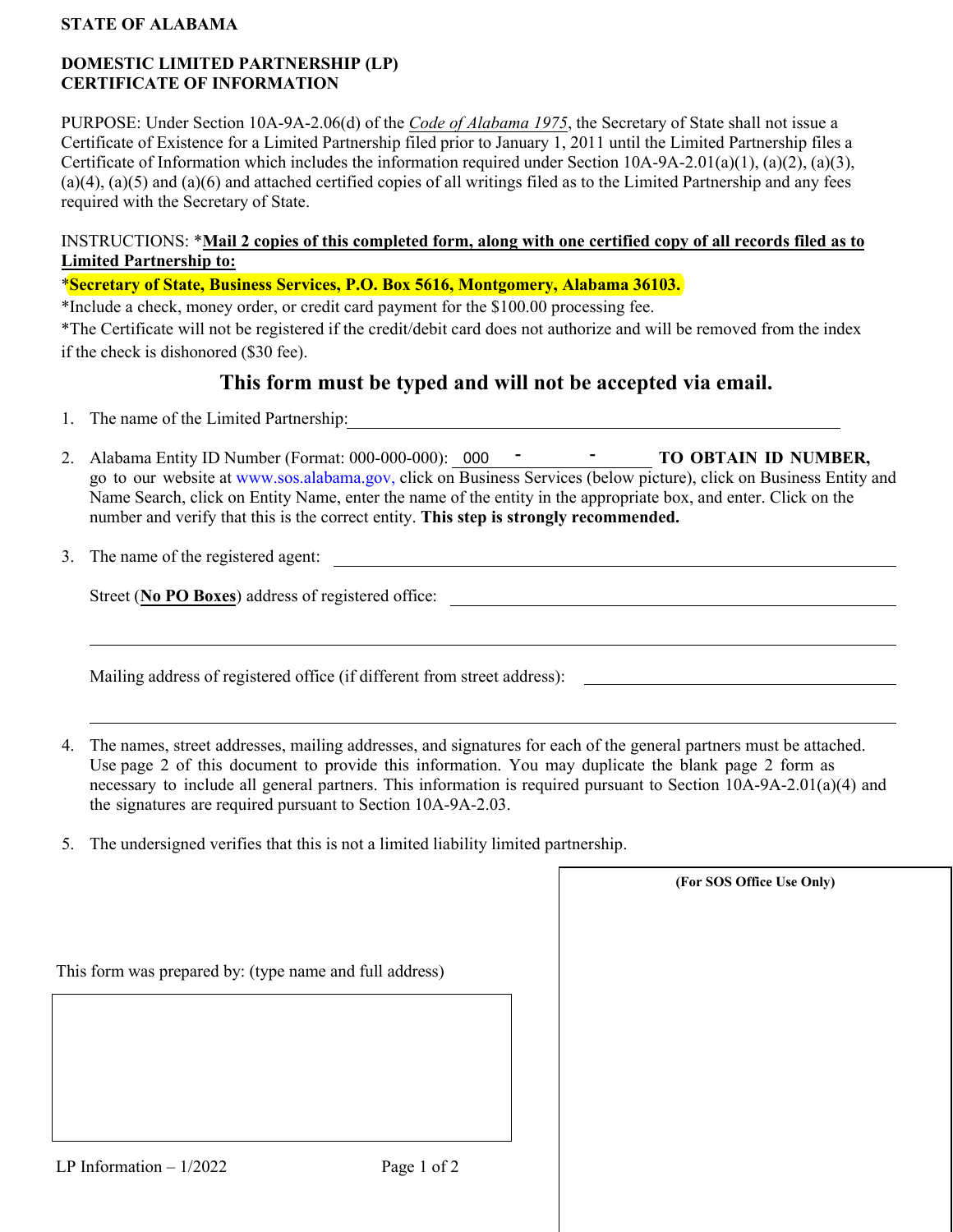# **DOMESTIC LIMITED PARTNERSHIP (LP) CERTIFICATE OF INFORMATION**

**Must be signed by all General Partners**

|                                                                         | The name of the General Partner: 1998 and 2009 and 2009 and 2009 and 2009 and 2009 and 2009 and 2009 and 2009 and 2009 and 2009 and 2009 and 2009 and 2009 and 2009 and 2009 and 2009 and 2009 and 2009 and 2009 and 2009 and  |
|-------------------------------------------------------------------------|--------------------------------------------------------------------------------------------------------------------------------------------------------------------------------------------------------------------------------|
|                                                                         | Street (No PO Boxes) address of General Partner: Manual Communication of the Street (No PO Boxes) and Tartner Manual Communication of General Partner.                                                                         |
|                                                                         | ,我们也不会有什么。""我们的人,我们也不会有什么?""我们的人,我们也不会有什么?""我们的人,我们也不会有什么?""我们的人,我们也不会有什么?""我们的人                                                                                                                                               |
|                                                                         |                                                                                                                                                                                                                                |
|                                                                         | Signature of General Partner                                                                                                                                                                                                   |
|                                                                         | The name of the General Partner: North Contract to the Contract of the Contract of the Contract of the Contract of the Contract of the Contract of the Contract of the Contract of the Contract of the Contract of the Contrac |
|                                                                         |                                                                                                                                                                                                                                |
|                                                                         | ,我们也不会有什么。""我们的人,我们也不会有什么?""我们的人,我们也不会有什么?""我们的人,我们也不会有什么?""我们的人,我们也不会有什么?""我们的人                                                                                                                                               |
|                                                                         |                                                                                                                                                                                                                                |
|                                                                         | Signature of General Partner                                                                                                                                                                                                   |
| The name of the General Partner: North Contract of the General Partner: |                                                                                                                                                                                                                                |
| Street (No PO Boxes) address of General Partner:                        |                                                                                                                                                                                                                                |
|                                                                         |                                                                                                                                                                                                                                |
|                                                                         |                                                                                                                                                                                                                                |
|                                                                         |                                                                                                                                                                                                                                |

Signature of General Partner